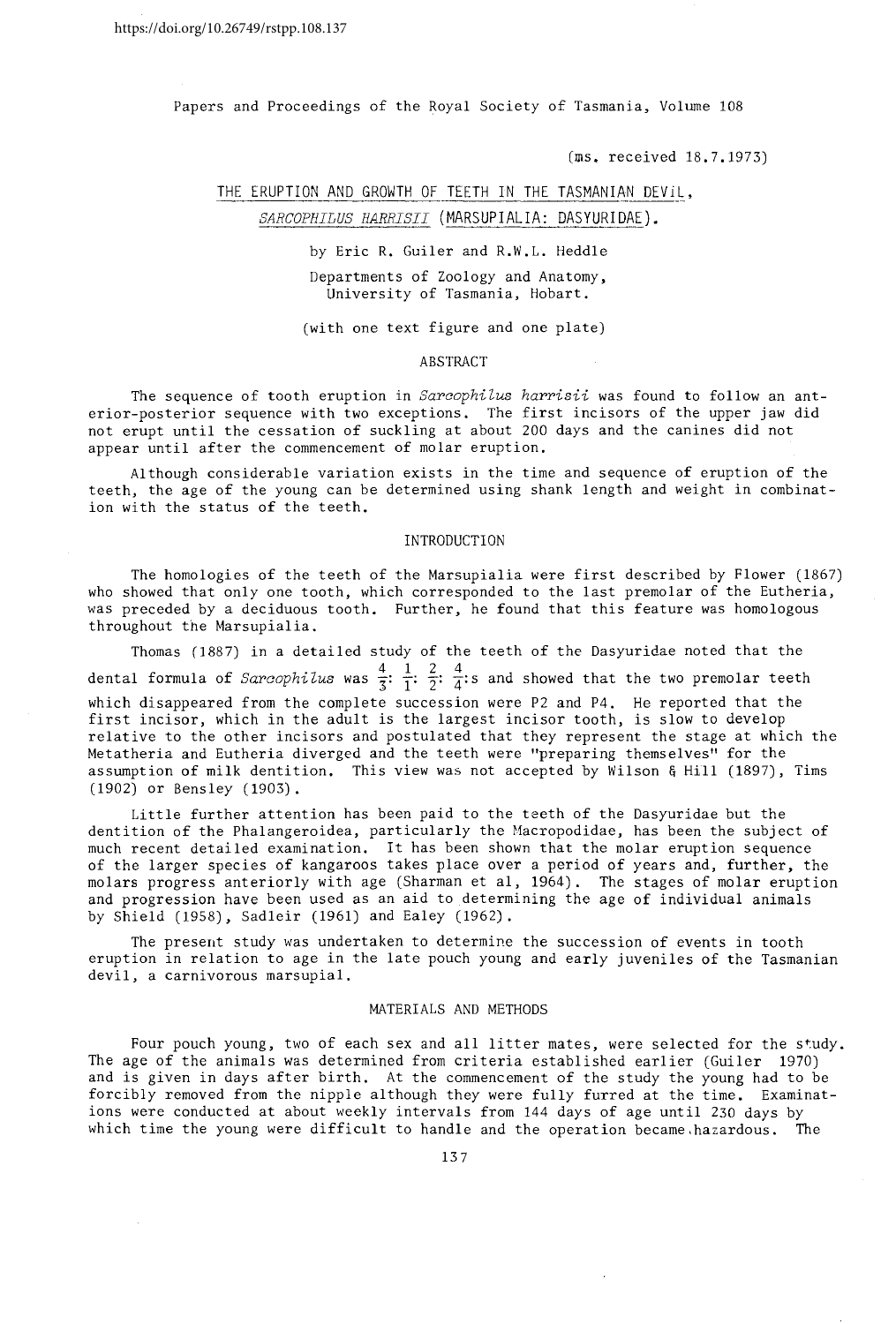young were also weighed and the shank measurements were taken. The growth rate of the teeth was determined from curves constructed from measurement data.

The degree of eruption of the teeth is indicated following the conventions adopted by Sharman et al (1964), namely Stage 1 - tooth just below the surface; Stage 2 - just erupting; Stage 3 - erupted, molars with all cusps just through the gum; Stage 4 fully crupted.

The sequence of events and the measurements given are the average obtained for the four animals. No difference could be established in the rate of development of the teeth in the two sexes. One animal was about 10 days late in development and weight although born at the same time. This individual was a female melanic.

### **RESULTS**

The age at which the teeth erupt is shown in fig. 1, which also shows the length of shank, and the weight of the animal. The first teeth to appear are the  $I_{\alpha}$ , followed by the  $I^2$ . These are first seen at Stage 1 at 135 days but do not erupt until 144 days<br>of age. In general, the incisor teeth are the first to erupt and, with the exception of  $I<sup>4</sup>$ , the incisor eruption is completed before the Stage 2 of the premolars which in turn precede the molars. The canine teeth appear before the completion of the molar sequence but usually after the appearance of M1 in both jaws.



FIG. 1.- Sequence of eruption of the teeth in Sarcophilus harrisit in relation to weight, shank length and age. The lower curve shows the weight.

The  $I^1$  do not appear as part of the normal front to rear eruption sequence of the incisor teeth, appearing later than  $I^2$  and  $I^3$ , although the  $I_1$  of the lower series follows very shortly after the appearance of  $I_3$ . The I4 series of both jaws is the last of the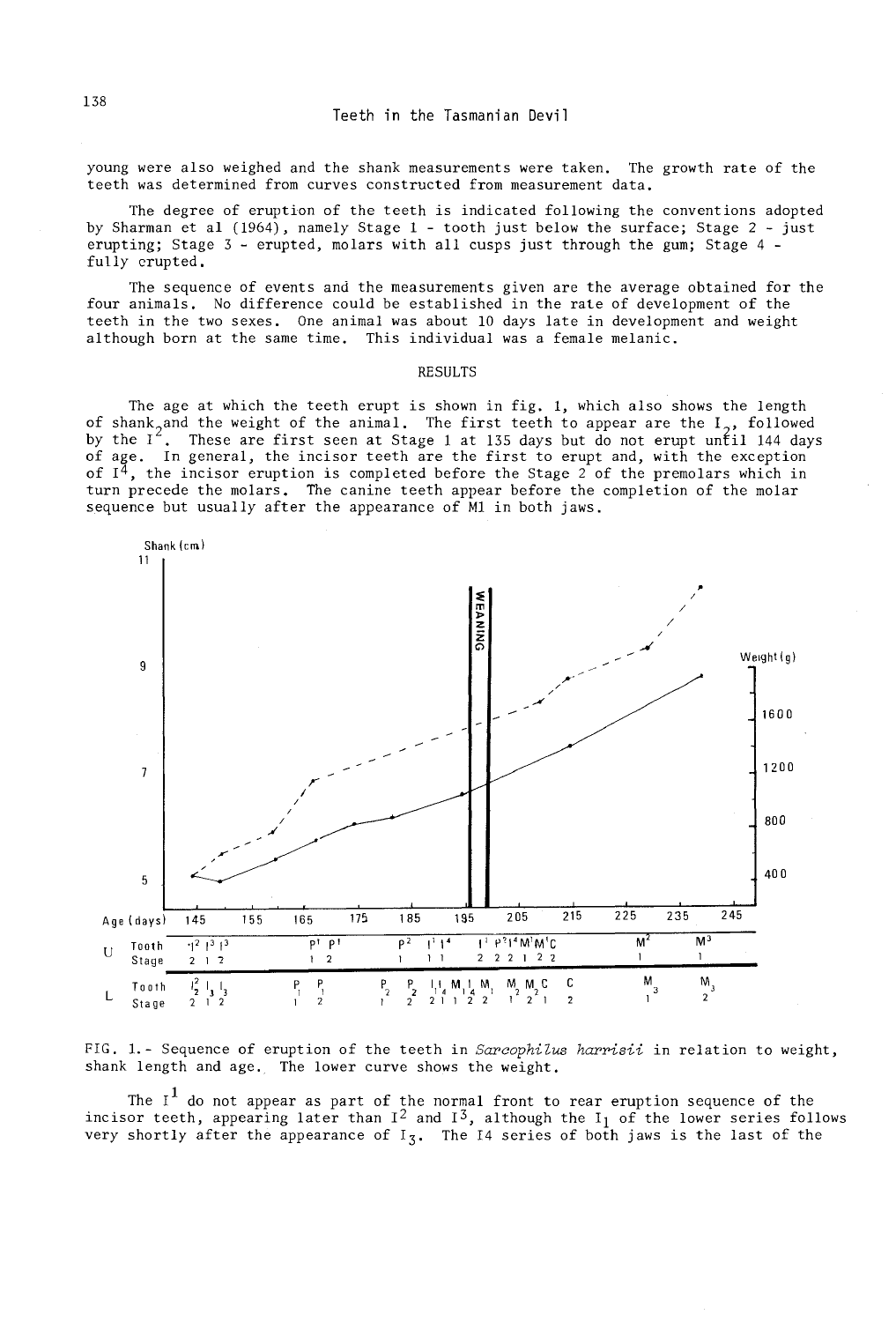pre-canine teeth to appear. The result of the late eruption of  $I^1$  is that a gap is left in the upper incisor teeth at the antero-median part of the mouth.

The premolar and molar series follow in sequence, the canines appearing about the time of eruption of the last premolar and the first molar.

All of the I and C teeth appear first as conical pegs and do not assume their adult form for some  $10-20$  days. The  $\hat{P}$  and M series appear in their adult tricusped condition, the anterior cusp being the first to erupt.

Considerable variation was found in the ages at which the teeth erupted in different individuals and the sequence of events changed from animal to animal. For example, the canine teeth may appear either before or after the eruption of the first molars.

The appearance of the various elements in the lower jaw usually preceded the eruption of their upper jaw counterparts by about five to seven days with the exception of  $I<sup>1</sup>$ which does not erupt until 40 days after  $I^3$ .

# ERUPTION RATE OF THE TEETH

The eruption rate of the incisor teeth was about 0.05 cm every 20 days until the teeth reached normal juvenile size, though as with the eruption sequence there was considerable individual variation. The  $I^1$  whenever they appeared did not grow at a more rapid rate than their predecessors. The eruption rate curve of the premolars was found to be the same as that of the incisors. Insufficient data was available to construct a growth curve for all the molars.

The eruption of the canine teeth of both jaws proceeds more rapidly than any of the other series, the rate being about 0.45 cm /20 days.



#### DISCUSSION

Young devils of the age of those described in this paper are not commonly available from zoological collections and have not been trapped in the wild during a seven year field study so that it hitherto has not been possible to establish some criteria for their age determination. The sequence of tooth eruption as described above together with the shank length and weight of the animal give a method of ageing devils for about 140 days after they become fully furred.

No evidence was seen of deciduous teeth such as occurs<br>in some marsupials (Tate 1951), <sup>1</sup> (Sharman *eta*l. 1964) .

PLATE 1. - Juvenile *Sarcophilus harrisii*, aged 166±3 in some marsupials (Tate 1951),<br>long the late of a solid and Tate 12 and 13 with nor is there any evidence of a days, showing  $I_1$  and  $I_2$  also  $I^2$  and  $I^3$  with nor is there any evidence  $I_1$  and  $I_2$  and  $I_3$  with nolar progression such as the gap soon to be occupied by  $I^1$ . Molar progression such as  $\overline{\phantom{0}}$  occurs in some adult macropods

The slow development of the  $I^1$  of each side leaves a gap between the  $I^2$  teeth. It was observed that when the nipple is being held by the young it passes through this gap. The young were kept under observation and found to be weaned by 200±5 days, the age at which  $I^1$  erupted and  $I^4$  also appeared. The teats of the mother regressed and the mammary

139